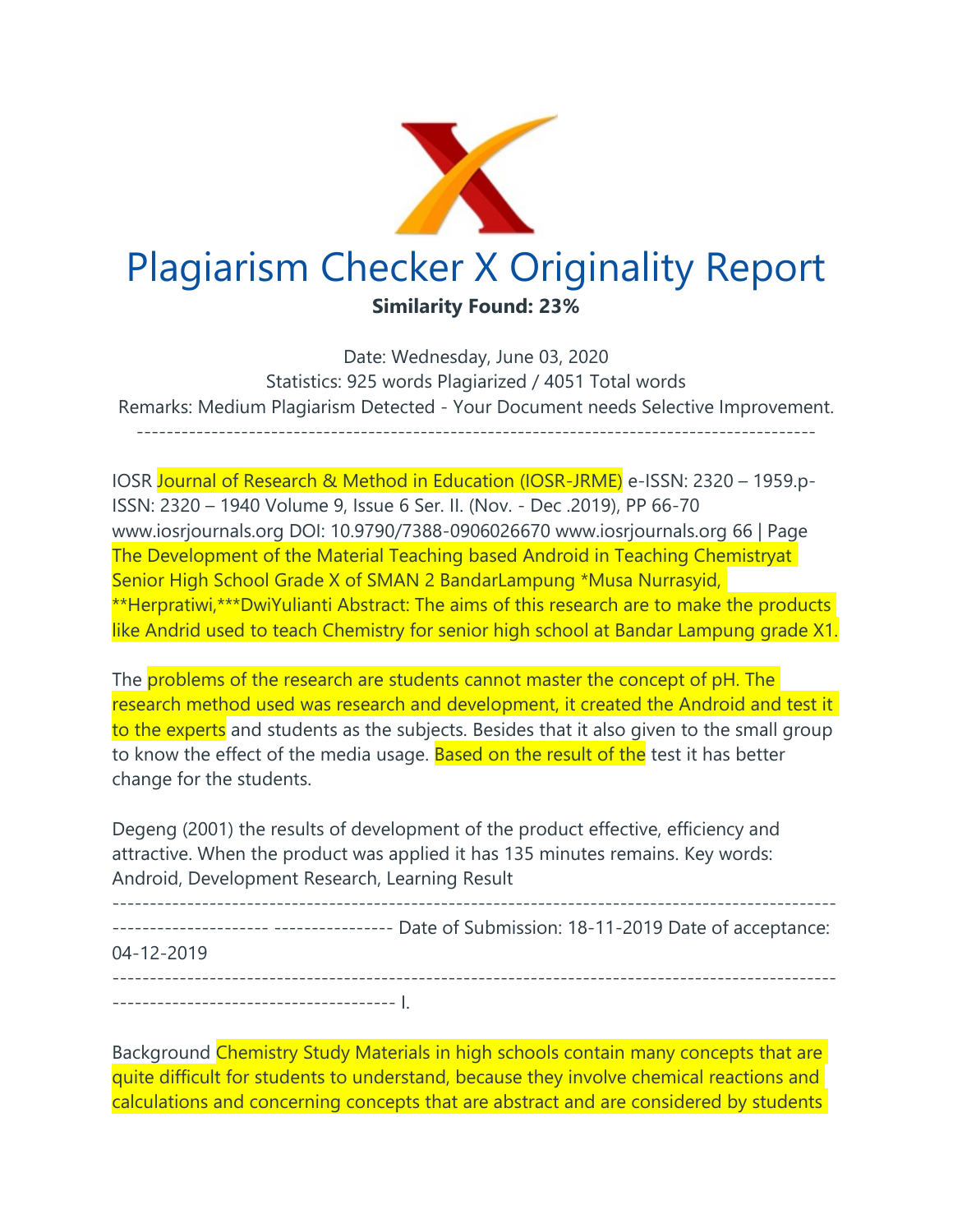to be relatively new material. Schools with excellent student input might not be affected by the problems of unfamiliar chemistry lessons, because viewed from the side of the intelligence of students who are classified as good so that teachers will not experience difficulties in delivering chemistry subject matter.

However, it is inversely proportional to the input of students who are classified as less superior, then this will be a tough task for chemistry teachers at the school to provide a better understanding for their students. In addition, teacher creativity in teaching also seems to greatly influence the success of achieving learning goals.

For example, in the process of learning chemistry in several schools so far it looks less attractive, so students feel bored and have little interest in chemistry lessons, so the classroom atmosphere tends to be passive, very few students ask the teacher even though the material being taught cannot be understood. In learning like this participants will feel as if forced to learn so that their souls are depressed.

Such circumstances lead to irritation, boredom, attitudes of ignorance, so that the attention, interest, and motivation of students in learning becomes low. This will have an impact on the unmet achievement of chemistry learning goals. Learning difficulties are caused by several factors, including: (1) External (outside), in this case which *includes* environmental factors both social or natural as well as Instrumental factors which include curriculum, programs, facilities and infrastructure, and teachers.

(2) Internal (in), which includes these aspects include physiological conditions such as physiological and five senses. And psychological which includes interests, intelligence, talent, motivation, and cognitive abilities. This is in accordance with Suryabrata (1986) which states that the factors that influence learning can originate from outside the student's self (extrinsic) and from within the student's (intrinsic). These two factors interact both directly and indirectly in influencing student achievement.

The indicator aspects of facilities and infrastructure affect learning difficulties by 58.75% with moderate criteria (Sudijono, 2009). This indicator is the lowest indicator. Facilities and infrastructure can be in the form of textbooks, practical tools, writing instruments, classrooms, laboratories, and so on.

Difficulty in obtaining or having learning tools directly or indirectly can affect student learning success. Students will tend to succeed if assisted by adequate learning tools and good facilities. These learning tools will support the students' understanding process. For example, to explain chemical concepts that are abstract and microscopic in nature it is necessary to have props and the availability of appropriate laboratories.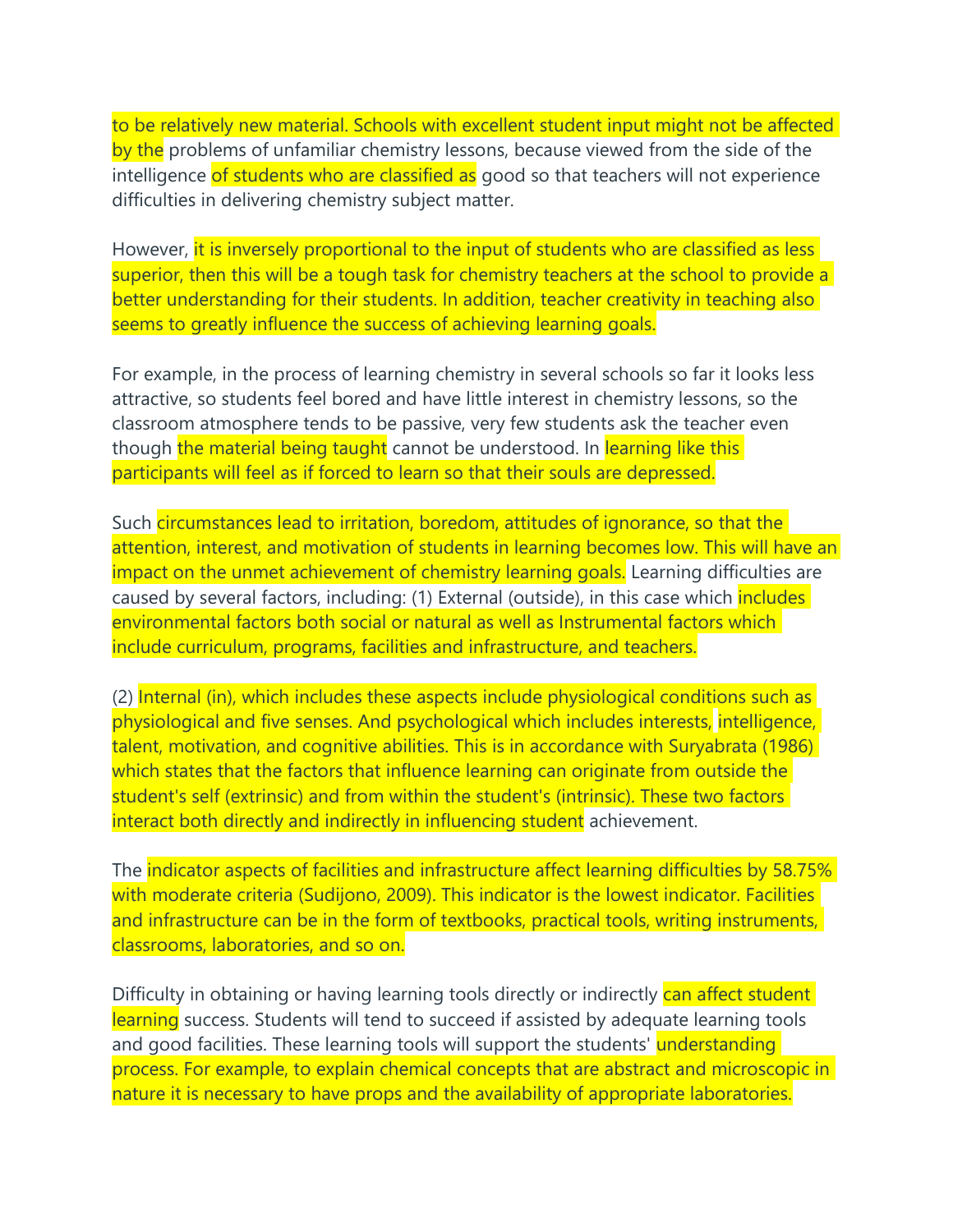Teacher indicators are the highest indicators that influence learning difficulties because the role of a teacher greatly influences students in learning. Can be seen from the way the teacher teaches students. This is very decisive in learning success. According to Darminto (2006) one of the most dominant factors influencing the success of learning is the quality of the teacher.

The teacher's attitude and personality, basic knowledge in education, mastery of teaching techniques, and the ability to explore the minds of each individual student are The Development of the Material Teaching based Android in Teaching Chemistry DOI: 10.9790/7388-0906026670 www.iosrjournals.org 67 | Page very important. Therefore, the teacher as a motivator, the teacher as a facilitator, the teacher as an innovator, and the teacher as a conductor of individual student problems, need to be a reference during the educational process.

The learning process at Bandar Lampung Senior High School is still one-way, learning is still centered on the teacher (teacher center) so that makes students less motivated in learning. The use of technology-based learning media is also rarely done by teachers, even though the supporting facilities and infrastructure in schools are adequate such as wifi, LCD projectors, and laptops / computers. Learning media must be packaged as attractive as possible so students can easily understand a material.

One of the learning media that can be used to overcome the problem of low student interest in bringing books to school is the development of **media in the form of** pocket books. But pocket books have the disadvantage of being impractical if carried everywhere. Therefore the right teaching material that can support student learning according to the times is android-based mobile learning.

The lack of variety in the media distributed is not solely the teacher's fault, but because the teacher lacks optimizing technological development. The development of mobile technology is currently very rapid, one of the mobile devices that are currently commonly used is cell phones. Nearly 90% of students at SMK Bina Mandiri Depok already have an Android cell phone.

The more students who have and use mobile devices, the greater the opportunities for the use of technological devices in the world of education. Learning media is a hearing aid or vision for students in order to obtain a significant learning experience. Oesman, at.al (2010) one example of learning media is mobile learning and worksheets.

Through mobile learning students can be made more attractive in colorful and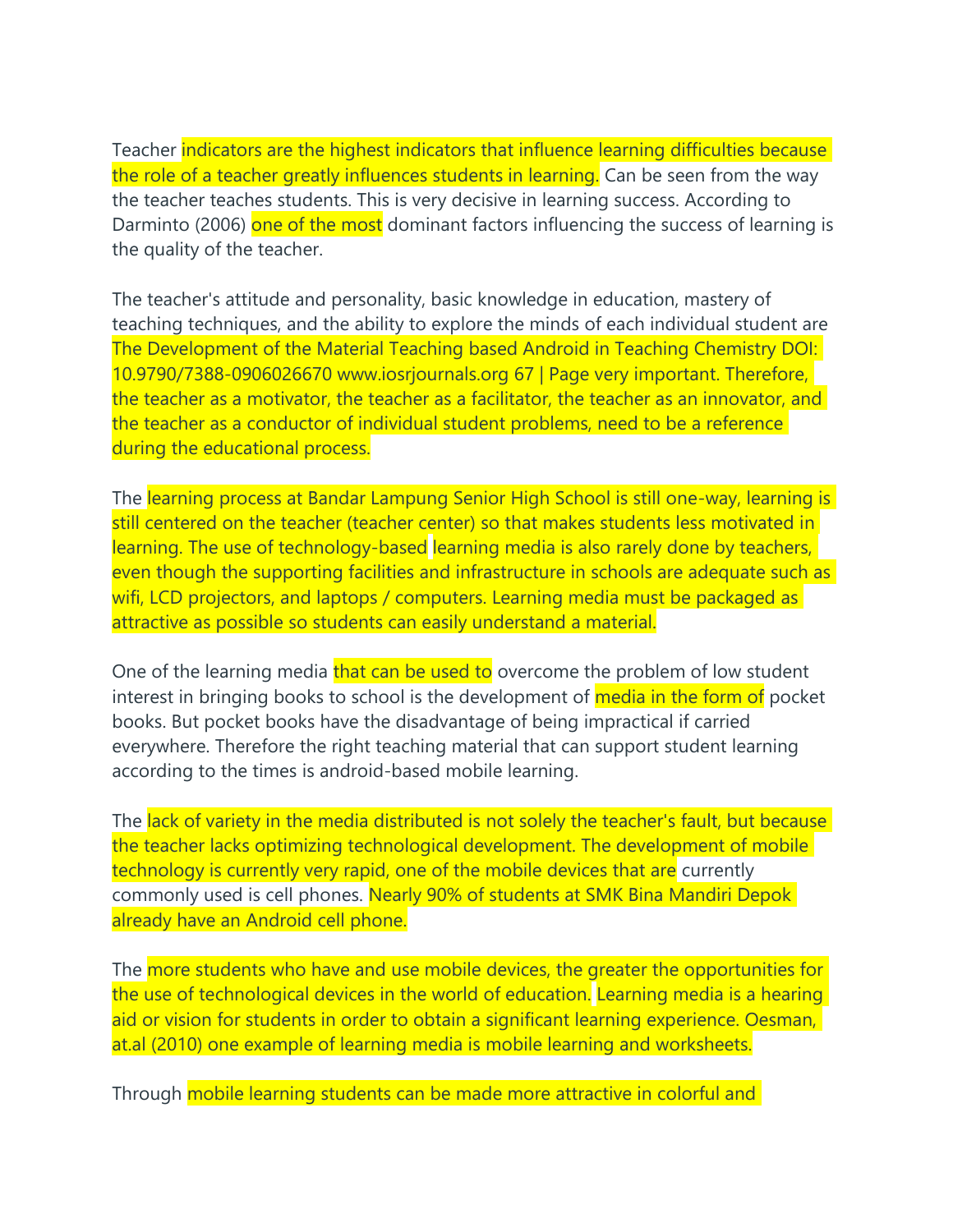accompanied by clearer conceptual portrayals. Students will more easily use the media because it can be used. Mobile learning has 3 advantages which can facilitate the mobility of the technology, increase the desire of students to learn increased learner mobility, and the third is to increase mobility in the learning process in the aspect of information mobility and evaluation of the mobility of the learning processes.

In addition to external factors such as learning models and media there are also internal factors that affect student achievement, one of which is the ability of memory. Memory ability is one of the factors that can affect the quality of student achievement. When confronted with material with characteristics that require a lot of memorization such as a colloidal system, of course it requires memory skills as one of the capabilities that are highly needed (Subagia, 2014: 23).

The ability of memory can also be interpreted as a psychic ability to enter a store, and cause a recurrence of things of the past. the ability of memory allows students to link their knowledge in the past with the existing problem. Smartphones have the potential to be used as a learning medium (Sulisworo, 2012). This makes the prospect of using smartphone-based learning media very good.

In addition, the use of learning media through smartphones can also divert negative effects from smartphone use, such as playing games because students can learn through smartphones. Learning media that utilize cellular telephone technology are called mobile learning. Mobile learning is an alternative learning media development. Mobile learning can be seen as a system that is seen in an effort to improve the quality of learning by trying to penetrate the limitations of space and time (Darmawan, 2016).

The presence of mobile learning is intended to complement learning and provide opportunities for students to learn material that is not mastered anywhere and anytime (Fatimah & Mufti, 2014). At present there are still very few learning media that utilize cell phones. Many students still use laptops or some even use manuals to support learning at school.

By using a laptop as a learning medium it will be difficult for students to carry the device because it is heavy and seems troublesome. The teacher still uses conventional methods in teaching so that students feel bored when doing learning activities. Seeing this potential, the development of learning media by utilizing cellular phones is by making mobile learning aimed at all Android mobile platforms.

Android is a Linux based operating system intended for mobile devices. Android is the most popular operating system in the community because it has advantages such as the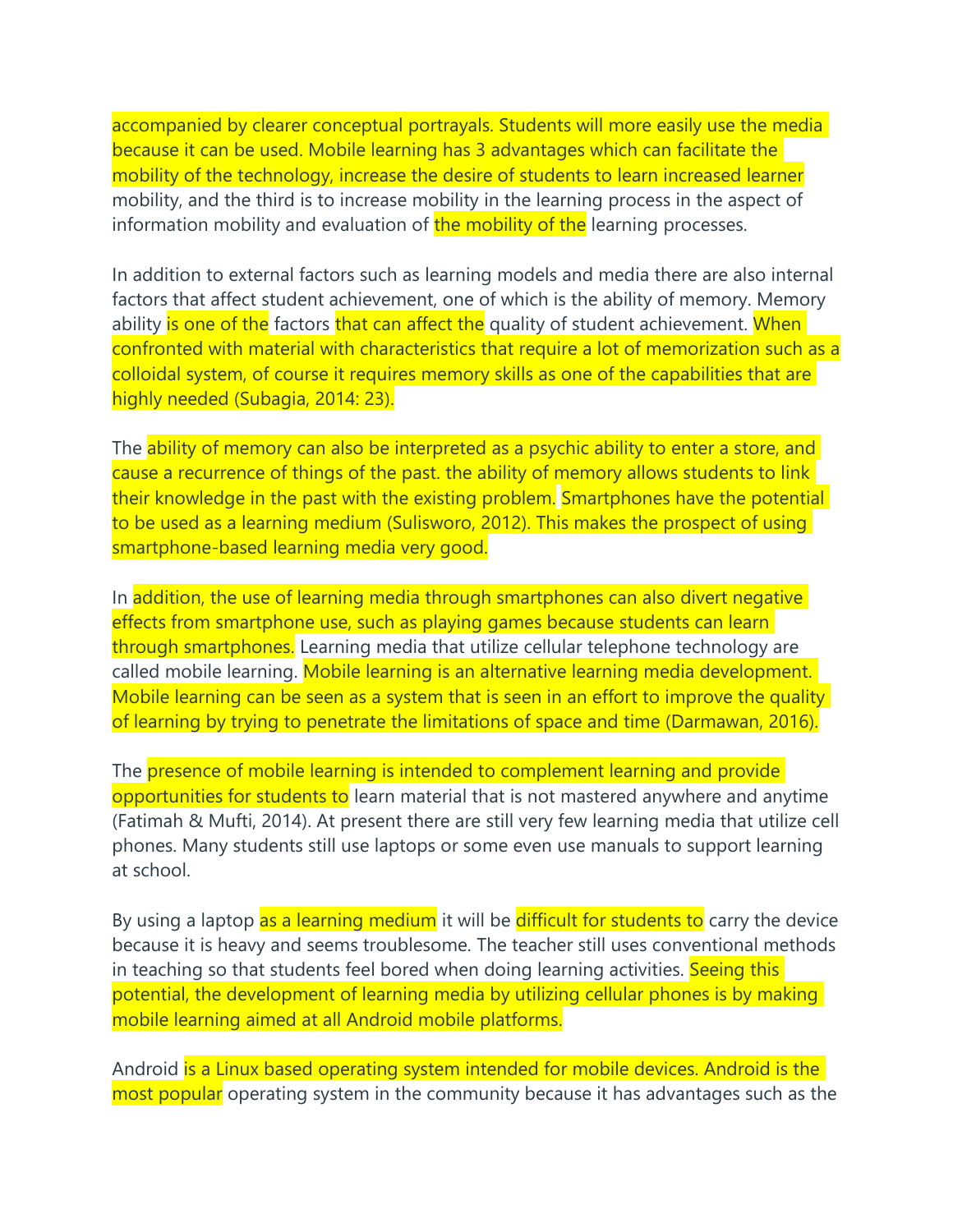open source nature that gives developers the freedom to create applications (Anggraeni & Kustijono, 2013).

Android can be simply interpreted as a software used on mobile devices that includes an operating system, middleware, and key applications released by Google (EMS Team, 2015).Based on the results of research conducted by Astra et al (2015) explains that the simulation lab application can be used as a learning medium for high school students because the average worthiness indicates that the application is feasible. Students can learn concepts well.

Besides that students can also evaluate their knowledge by following the evaluation section. II. Research Methods This research uses the Research and Development (R&D) method which refers to the Borg & Gall development model (Borg, 1983: 755-765). This development model consists of 10 main stages, namely (1) research and information gathering; (2) product planning; (3) product draft development; (4) initial trials; (5) revision of initial trial results; (6) field trials; (7) improvements to the product of field trial results; (8) field test; **The Development of the Material Teaching based Android in** Teaching Chemistry DOI: 10.9790/7388-0906026670 www.iosrjournals.org 68 | Page (9) revision of the final product; (10) dissemination and implementation.

As for this research the ten steps were adapted by grouping them into three stages, namely a preliminary study, initial product development, and product evaluation. Before being tested on students the product of the development was validated by a learning material expert, a media expert and five chemistry teachers. Initial trials were conducted on 3 high school students, field trials by 6 high school students and field trials in one class XI of SMA 2 Bandar Lampung.The results of the media assessment both by experts, teachers and students in the form of qualitative data.

Data processing is done by converting qualitative data into quantitative data, calculating the average value then categorizing the assessment. Media is considered **suitable for** use in learning if it is classified as sufficient. **III. Research Results and Discussion To** collect information about the field needs for learning media, limited observations and interviews were conducted at SMA N 2 Bandar Lampung.

Based on interviews with chemistry teachers, it is known that one of the important materials in class XI that is still difficult for students to understand is acid-base material. Students have difficulty understanding the concept of the pH of the solution and difficulty in using the right formula in calculating. From observations and interviews with students it is known that learning chemistry is still in the form of lectures in class and very rarely use laboratories.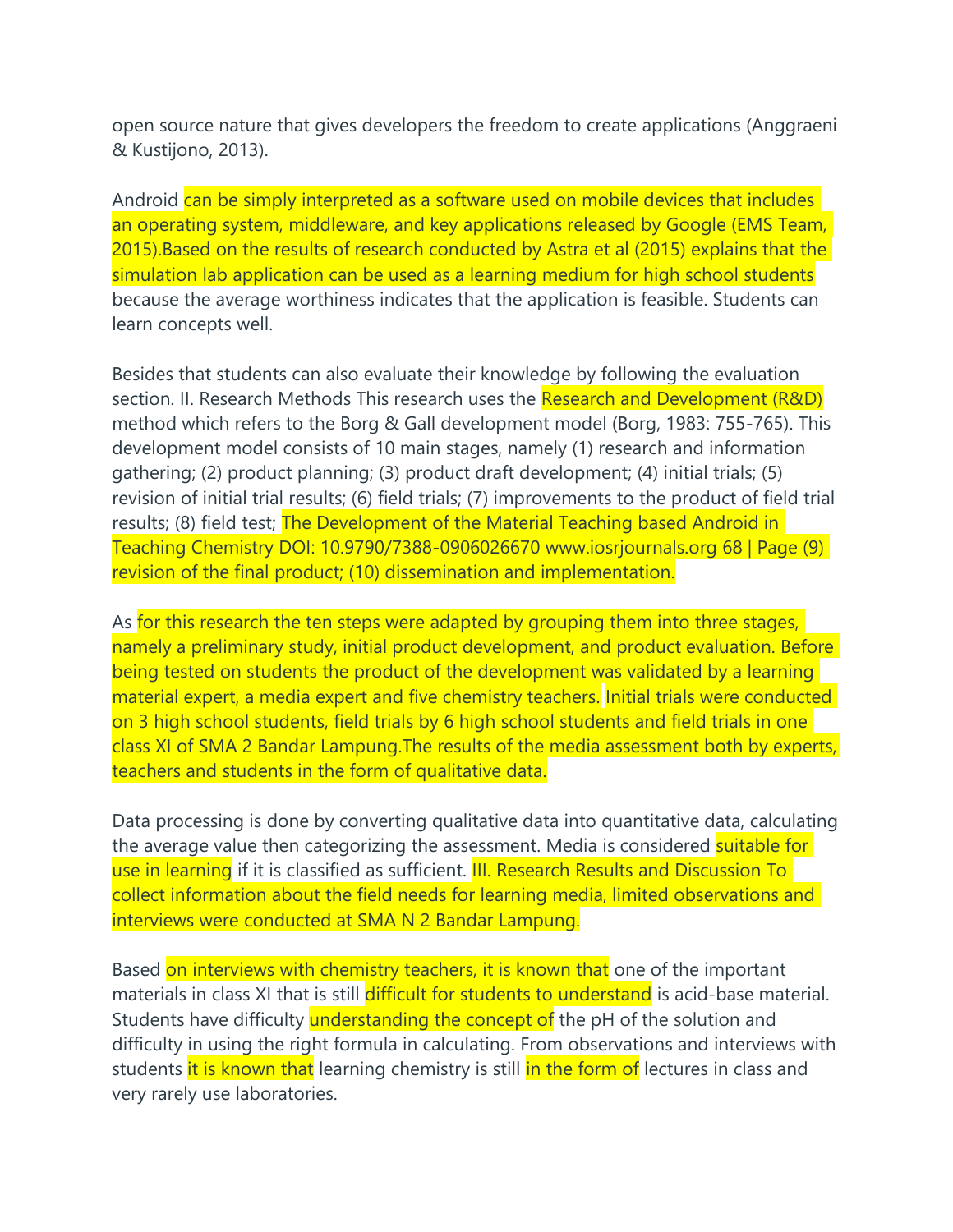Students learn chemistry with learning resources in the form of modules from the teacher. The use of other learning media is still very limited. As a school in the city center, most students already have a smartphone. Its use so far is still limited to personal needs and is not used as a support for learning. Before being tested the media is validated by an expert in learning material.

Media assessment by material experts is reviewed from two aspects, namely the learning aspect and the material aspect. Based on the assessment of material experts found that the material aspects obtained an average value of 4.57 and the learning aspects obtained an average value of 4.43. Overall assessment of material experts have an average score of 4.5

which is included in the excellent category. Suggestions given namely on the competency page need to be supplemented with learning objectives and indicators and improvements have been made based on expert material advice. The conclusion from the material experts is that the developed media is appropriate for use in learning.

Validation by media experts aims to determine the quality of learning media developed in terms of audio visual appearance and software engineering aspects. Judging from the aspect of audio-visual display media obtained an average value of 3.82 and software engineering aspects obtained an average value of 3.8. The average total rating by media experts was 3.81 so that the media was categorized well.

Suggestions from media experts so that writing in the material menu is tidied up and the proportions of writing questions and answers in level 3 games are adjusted. Both of these suggestions have been made, while the suggestion to add a countdown timer is not carried out on the grounds that the addition of a countdown timer is feared to make students more difficult to complete each level of the game so that students take a long time to reach the last level.

Based on the results of the assessment of media experts, it can be concluded that learning media is appropriate to be used as a support in learning. Validation by the chemistry teacher was carried out before the initial trial with the aim of getting an assessment from five high school chemistry teachers. The assessment consists of four aspects, namely aspects of learning, material, audio-visual display, and software engineering.

Of the four aspects of the assessment obtained an overall average score of 4.44, which means the media are categorized as very good and worthy of use as a support in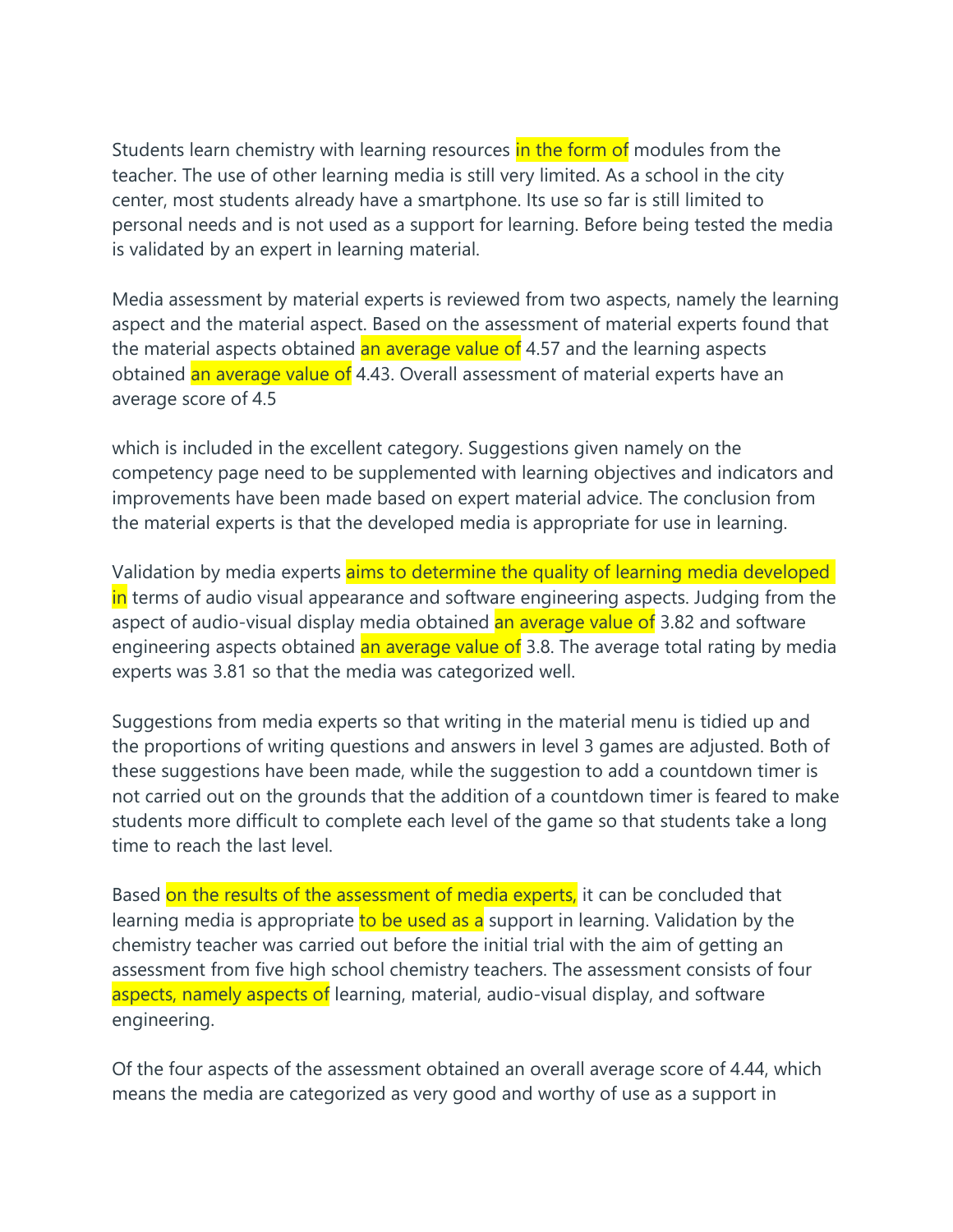learning. The chemistry teacher said that the learning media that had been developed were very good and interesting to be used in learning.

Suggestions are given that the media should be able to be used via a computer or laptop so that it can be used by students who do not have an android. After going through the validation process both by material experts, media experts and by media chemistry teachers then were tested on 3 high school students to get an initial response. The three students chosen represent high, medium and low ability students.

Based on the calculation results, it is found that the assessment of learning aspects is 4.4 and the aspects of media display is 4.37. The average total for the initial trial was 4.38, which means the media was categorized as very good so it was suitable to be used as a support in learning. In the initial trial the students stated that the media was interesting and made students enthusiastic to complete all levels.

Field trials were conducted to obtain responses to the media in the medium group consisting of 9 high school students. The evaluation in the field trials stated that the learning aspects and media display had a total average of 4.28 with details of the learning aspects of 4.17 and the media display aspect of 4.4. This means that the learning media developed are categorized as very good and fit to be used as a support in learning.In the field trials the students stated that the learning media were interesting and good.

Some students commented on the The Development of the Material Teaching based Android in Teaching Chemistry DOI: 10.9790/7388-0906026670 www.iosrjournals.org 69 | Page music used and suggested adding animation to make the material menu more interesting. Based on the results of the field trials, improvements were made to further carry out field trials.

The field test was conducted by testing the media to a group of class XI students of SMA N 2 Bandar Lampung, totaling 21 people. Field test results show that the learning aspect obtained an average score of 3.94 while the media display aspect has an average score of 3.88. The average total score for the field test was 3.91, which means the media was categorized as good and suitable to be used as a support in learning.

Based on media assessments that have been done both by material experts, media experts, chemistry teachers and also students can be done by calculating the average value to assess the media as a whole. This final assessment aims to determine the feasibility of the media as a support in learning chemistry. The average value of the media as a whole can be seen in Table 1.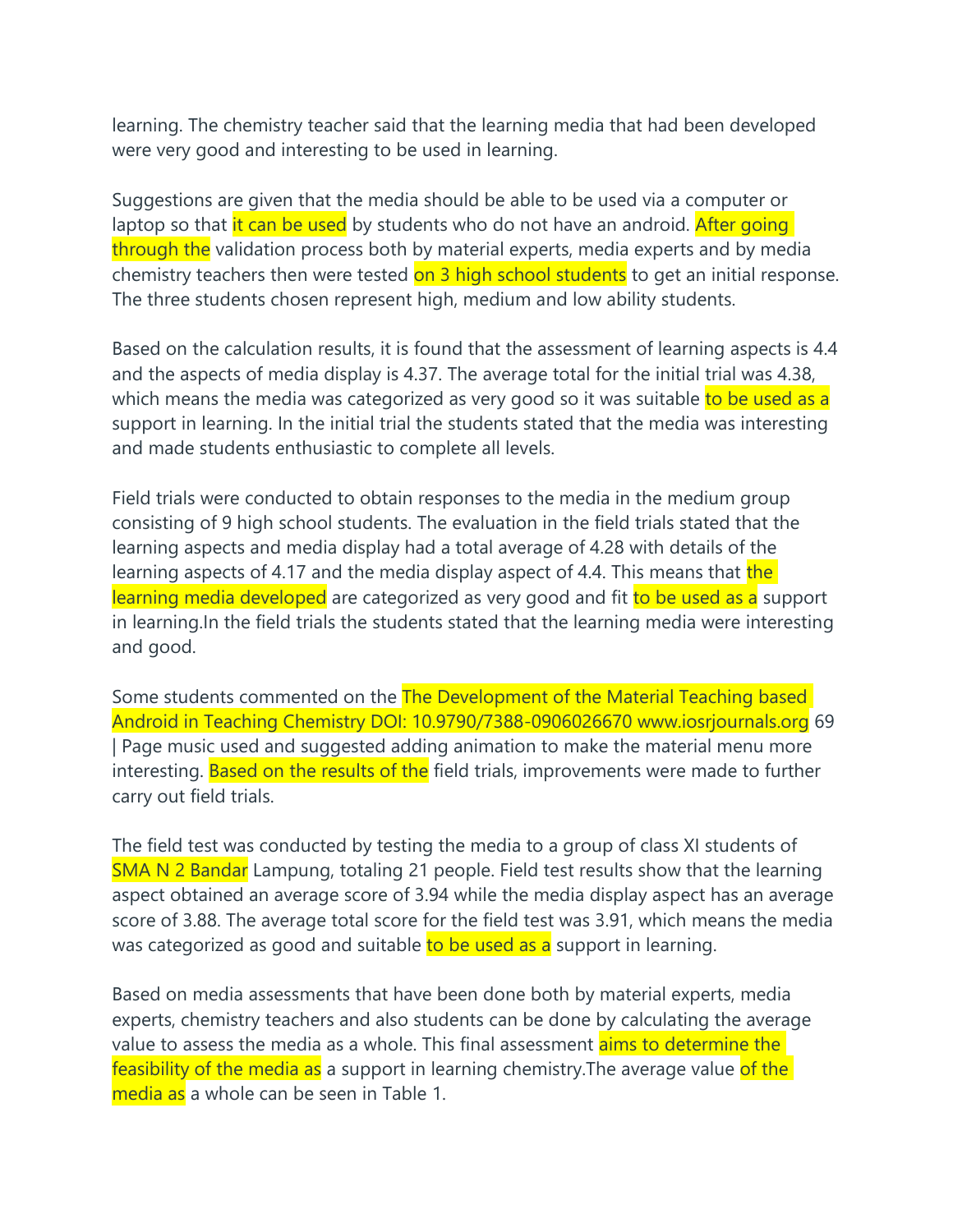Table 1 The Evaluation of Media N u m b e r E v a l u a t o r A v e r a g e A v e r a g e M a x i m u m 1 M e d i a E x p e r t 3 , 8 1 5 2 M a t e r i a l E x p e r t 4 , 5 0 5 3 C h e m i s t r y t e a c h e r 4 , 4 4 5 4 S t u d e n t 4 , 1 9 5 T <mark>o t a l</mark> 4 , 2 4 5 C a t e g o r y V e r y g o o d V e r y g o o d Table 1 informs that the average total media rating is 4.24, which means the media quality criteria are classified as very good.

From this it follows that the Android-based chemistry learning media is feasible to be used as a support in learning. The results of the learning achievement of the realm of skills in the experimental class I (media) the average achievement of skills in students with high memory abilities was 77.12 while students with low memory abilities were 72.45.

While the experimental class II (android-based mobile learning media) had an average learning achievement in the realm of knowledge in students with high memory abilities of 83.61, in students with low memory abilities of 77.40.According Herpratiwi (2009) identified that constructivist learning theory that learning events are basically no longer like the previous concept of a lecturer or educator transferring knowledge to participants but students find a problem and the purpose of each learning material.

This means that knowledge is also not something that already exists but a process that is developing continuously. In this process the activeness of a person is crucial in developing his knowledge. In addition to effectiveness tests, researchers also test efficiency. This test is used to find out what is used in learning to use interactive multimedia whether it is less (efficient) or more than a predetermined amount of time.

The recapitulation of time spent in learning using interactive multimedia is presented in the following table: Table 2 the result of efficiency The time needed to learn speaking skills on the pH understanding material by using Android-based teaching materials developed by researchers, the time needed is only about 3 x 45 minutes. While the use of modules requires more time. In learning to understand pH, the teacher takes about 6 x 45 minutes.

The efficiency of learning is measured by key indicators referring to time. This result is based on the opinion of Degeng (2001: 172). Degeng provides indicator signs in the form of questions that must be answered to find out the efficiency of learning. How much time does it take for students to reach the stated learning goals? How many personnel are involved in implementing learning? How is the use of learning resources designed for learning? The answers to these questions will give an idea of the level of learning efficiency.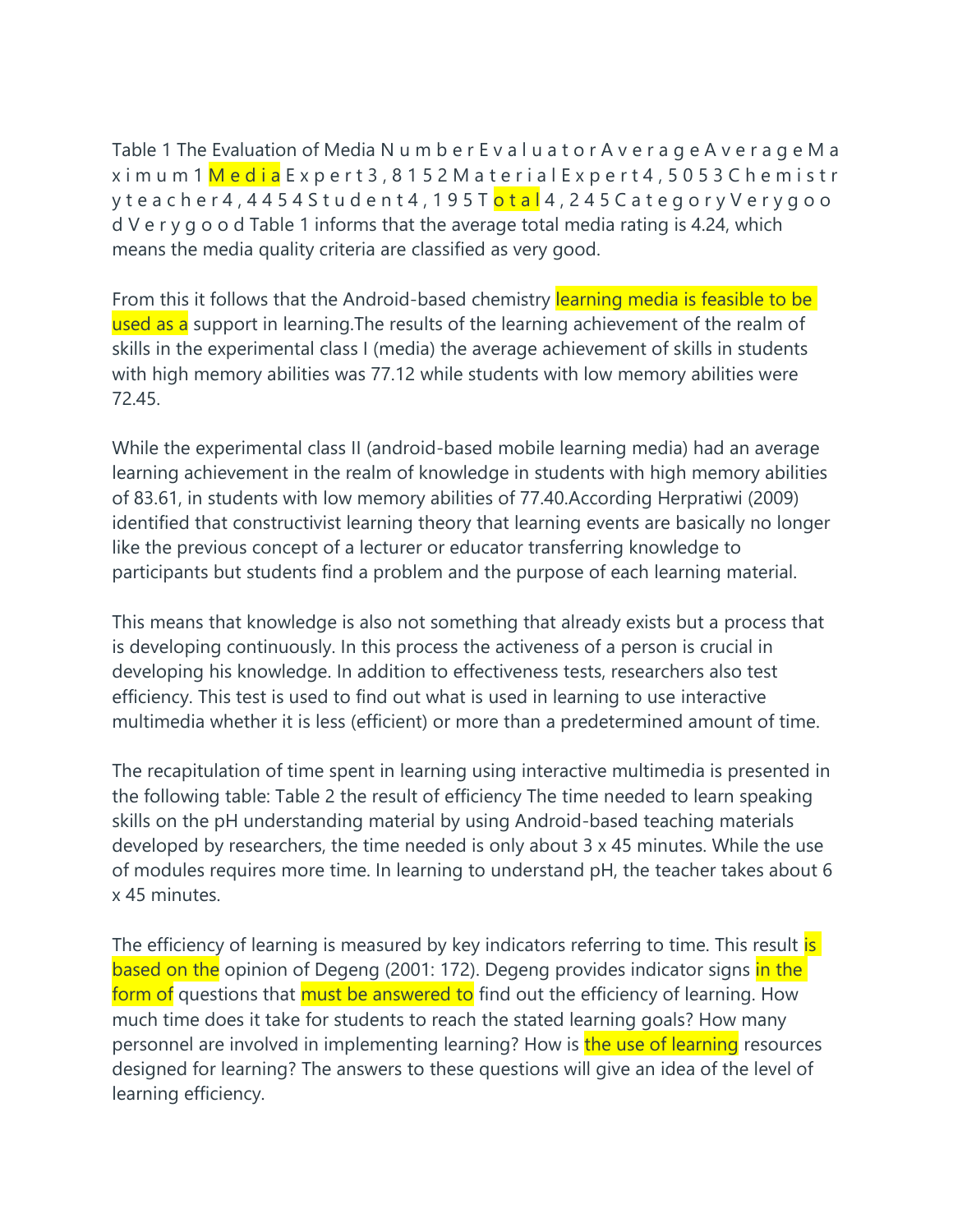In this study the calculated efficiency is the efficiency from the aspect of time. The equation used to calculate the efficiency of learning success is formulated by Carol (Miarso, 2009: 255) as follows:If the time spent by students to learn interactive multimedia is less or equal to the planned time allocation.

The results of product efficiency calculations with regard to learning time have an efficiency value of 135 minutes. The analysis is: 1) if the time spent by students is the same as the time needed by students. 2) If the time spent is greater than the time required by students. 3) If the time spent is less than the time required by students.

L e a r n i n g <mark>A c t i v i t y</mark> T i m e R e q u i r e d T i m e u s e d L e s s o <mark>n h o u</mark> r s M i n u t e L e s s o <mark>n h o u</mark> r s M i n u t e L e a r n i n g <mark>A c t i v i t y</mark> 1 2 2 x 4 5 : 90 1 4 5 L e a r n i n q <mark>A c t i v i t y</mark> 2 1 1 x 4 5 : 45 1 4 5 L e a r n i n g <mark>A c t i v i t y</mark> 3 3 3 x 4 5 135 1 4 5 A m o u n t 6 2 7 0 3 1 3 5 The Development of the Material Teaching based Android in Teaching Chemistry DOI: 10.9790/7388-0906026670 www.iosrjournals.org 70 | Page IV.

Conclusion Android-based chemistry learning media has been developed with stages according to the development steps of Borg & Gall. Android-based chemistry learning media on acid-base material that has been developed get a total rating of 4.24 (out of a maximum score of 5) which is categorized as very good so it is fit to be used as a support for learning.

Learning media that have been developed are expected to be used optimally in supporting chemistry learning. Based on the test of android at small group, it has change for students in understanding the concept of pH. Besides that it is more efficiency when it was applied to the field. References [1]. Anggraeni, R. D., & Kustijono, R. (2013).

Pengembangan media animasi fisika pada materi cahaya dengan aplikasi flash berbasis android. Jurnal Penelitian Fisika dan Aplikasinya (JPFA), 3(1), 11-18. [2]. Astra, I. M., Nasbey, H., & Nugraha, A. (2015). Development of an android application in the form of a simulation lab as learning media for senior high school students. Eurasia Journal of Mathematics, Science & Technology Education, 11(5), 1081-1088. [3]. Borg, W. R., & Gall, M. D. (1989). Educational Research: an Introduction.

New York: Longman. [4]. Darmawan, Deni. (2016). Mobile Learning Sebuah Aplikasi Teknologi Pembelajaran. Jakarta: Rajawali Pers. [5]. Darminto. (2006). PembjranKiayag erkulits. rnl mi an dika mia"Chc,Edi us ter 2006. Universitas Negeri Makassar. [6]. Degeng, N. S. (2001).Ilmu Pembelajaran : Klasifikasi Variabel untuk Pengembangan Teori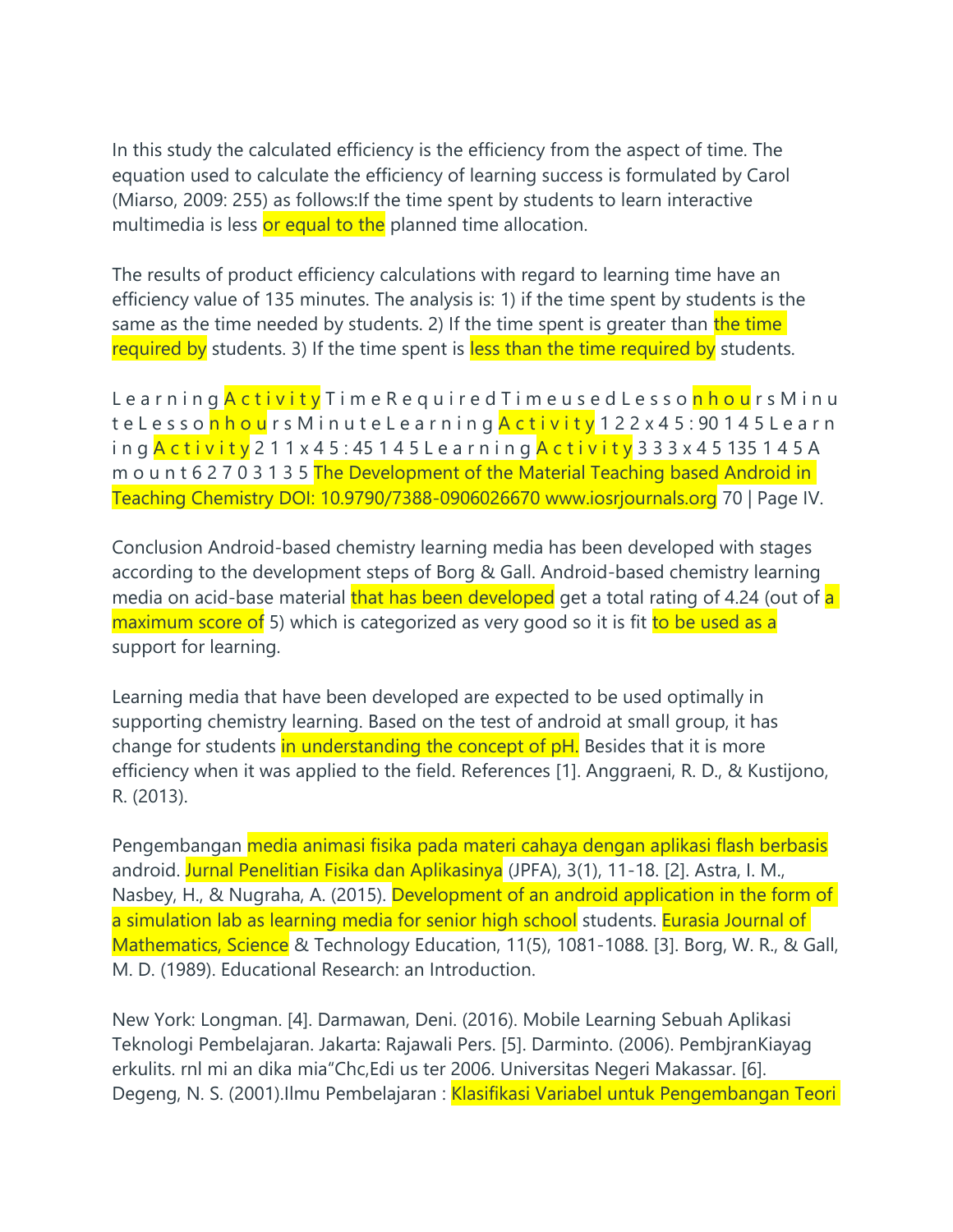dan Penelitian. Bandung : Kalam Hidup. [7]. Fatimah, S., & Mufti, Y. (2014).

Pengembangan Media Pembelajaran IPA-Fisika Smartphone Berbasis Android Sebagai Penguat Karakter Sains Siswa. Jurnal Kaunia, 10(1), 59-64. [8]. Herpratiwi. (2009). Teori Belajar dan Pembelajaran. Universitas Lampung:Lampung. [9]. Osman, M., Et. Al. (2010). The Development of Learning teaching material for Senior High School. Journal Educational Technology & Society, 13 (3), 12 – 21. [10]. Subagia, I. W. 2014. Paradigma Baru Pembelajaran Kimia SMA. FMIPA UNDIKSHA. 1 (2). Pp 19-27. [11].

Sudjana, N. (2009). Penilaian Hasil Proses Belajar Mengajar. Bandung: PT. Remaja Rosdakarya. [12]. Sulisworo, D. (2012). Enabling ICT and knowledge management to enhance competitiveness of higher education institutions. International journal of Education, 4(1), 112-121. [13]. Syah, M. 2005. Psikologi Pendidikan dengan Pendekatan Baru. Bandung. PT. Remaja Rosdakarya. [14]. Tim EMS. (2015). Pemrograman Android dalam Sehari.

Jakarta: Elex Media Komputindo. [15]. Yulianto. 2015. Kesulitan Belajar Peserta Didik Tinggal Kelas di Sekolah Dasar. Skripsi. Universitas Muhammadiyah Purwokerto. Musa Nurrasyid. " The Development of the Material Teaching based Android in Teaching Chemistry at Senior High School Grade X of SMAN 2 Bandar Lampung." IOSR Journal of Research & Method in Education (IOSR-JRME) , vol. 9, no. 6, 2019, pp. 66-70.

## INTERNET SOURCES:

 $<1\%$  -

-------------------------------------------------------------------------------------------

https://typeset.io/formats/international-organization-of-scientific-research/iosr-journalof-research-method-in-education-iosr-jrme/6de62eb970e04a33805e5641a6ade8bd 15% http://www.iosrjournals.org/iosr-jrme/papers/Vol-9%20Issue-6/Series-2/M0906026670.p df <1% - http://e-iji.net/dosyalar/iji\_2018\_1\_1.pdf <1% - https://www.sciencedirect.com/science/article/pii/S0278431912000552  $<1\%$  http://www.oecd.org/education/school/programmeforinternationalstudentassessmentpi sa/33918006.pdf  $<1\%$  https://www.researchgate.net/publication/234568124\_Active\_Learning\_Cooperation\_in\_t he\_College\_Classroom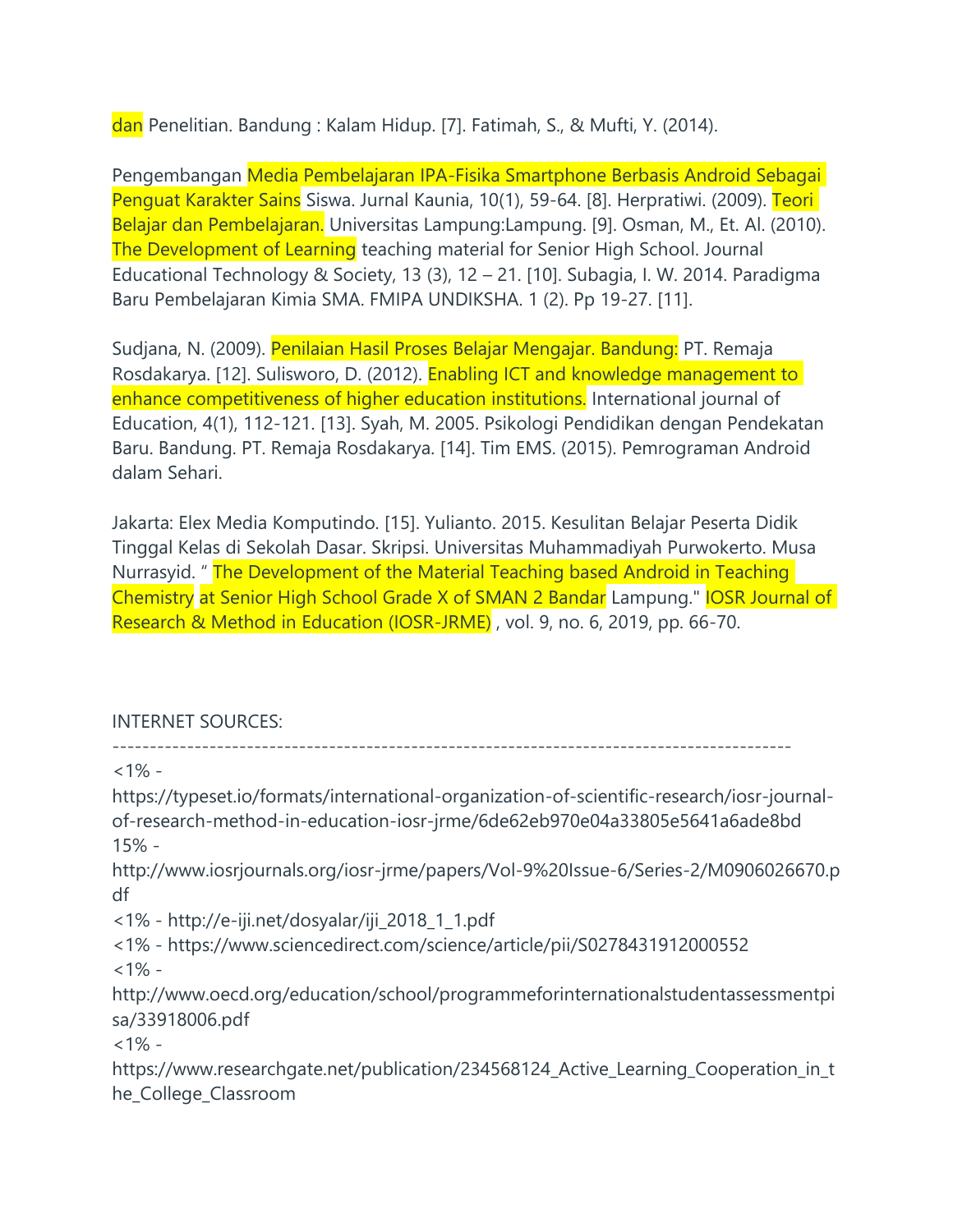<1% - https://files.eric.ed.gov/fulltext/ED523517.pdf

<1% - http://www.eltsjournal.org/archive/value6%20issue2/16-6-2-18.pdf  $<1\%$  -

http://www.ascd.org/publications/books/116015/chapters/The-Key-Benefits-of-Choice.a spx

<1% - https://elearning.reb.rw/course/view.php?id=260

 $<1\%$  -

http://www.jite.org/documents/Vol18/JITEV18ResearchP293-317Mahdum5410.pdf  $<1\%$  -

https://thejournal.com/articles/2013/06/04/6-technology-challenges-facing-education.a spx

 $<1\%$  -

https://www.distancelearningportal.com/articles/262/10-psychological-and-biological-fa ctors-influencing-your-study-results.html

 $<1\%$  -

https://www.researchgate.net/publication/328252833\_PERANCANGAN\_MEDIA\_PEMBEL AJARAN\_APLIKASI\_FISIKAPADA\_POKOK\_BAHASAN\_FLUIDA\_STATIS\_UNTUK\_SISWA\_SMA \_BERBASIS\_ANDROID

<1% - https://www.tutorialspoint.com/android/android\_overview.htm  $<1\%$  -

https://www.researchgate.net/publication/330139237\_Development\_Material\_Test\_Face\_ Makeup\_Competency\_Daily\_On\_Vocational\_Students\_Skills\_Program\_Rules\_of\_Beauty

- <1% https://en.wikipedia.org/wiki/Research\_and\_development
- <1% http://eprints.uns.ac.id/25650/
- <1% http://www.sciepub.com/reference/115095
- <1% http://www.sagepub.com/sites/default/files/upm-binaries/43144\_12.pdf
- <1% http://eprints.ums.ac.id/68136/

<1% - https://iopscience.iop.org/article/10.1088/1742-6596/1440/1/012018/pdf  $<1\%$  -

https://www.researchgate.net/publication/280930386\_The\_Impact\_of\_Planning\_on\_Proje ct\_Success-A\_Literature\_Review

<1% - https://iopscience.iop.org/issue/1742-6596/1155/1

<1% - http://www.jatit.org/volumes/Vol96No3/10Vol96No3.pdf

- <1% https://gresb.com/2019-infrastructure-results/
- <1% http://pubs.sciepub.com/education/7/10/1/index.html
- <1% https://iopscience.iop.org/issue/1742-6596/1265/1
- <1% https://www.ncbi.nlm.nih.gov/pmc/articles/PMC4203744/

 $<1\%$  -

https://pilotfeasibilitystudies.biomedcentral.com/articles/10.1186/s40814-017-0164-5  $<1\%$  -